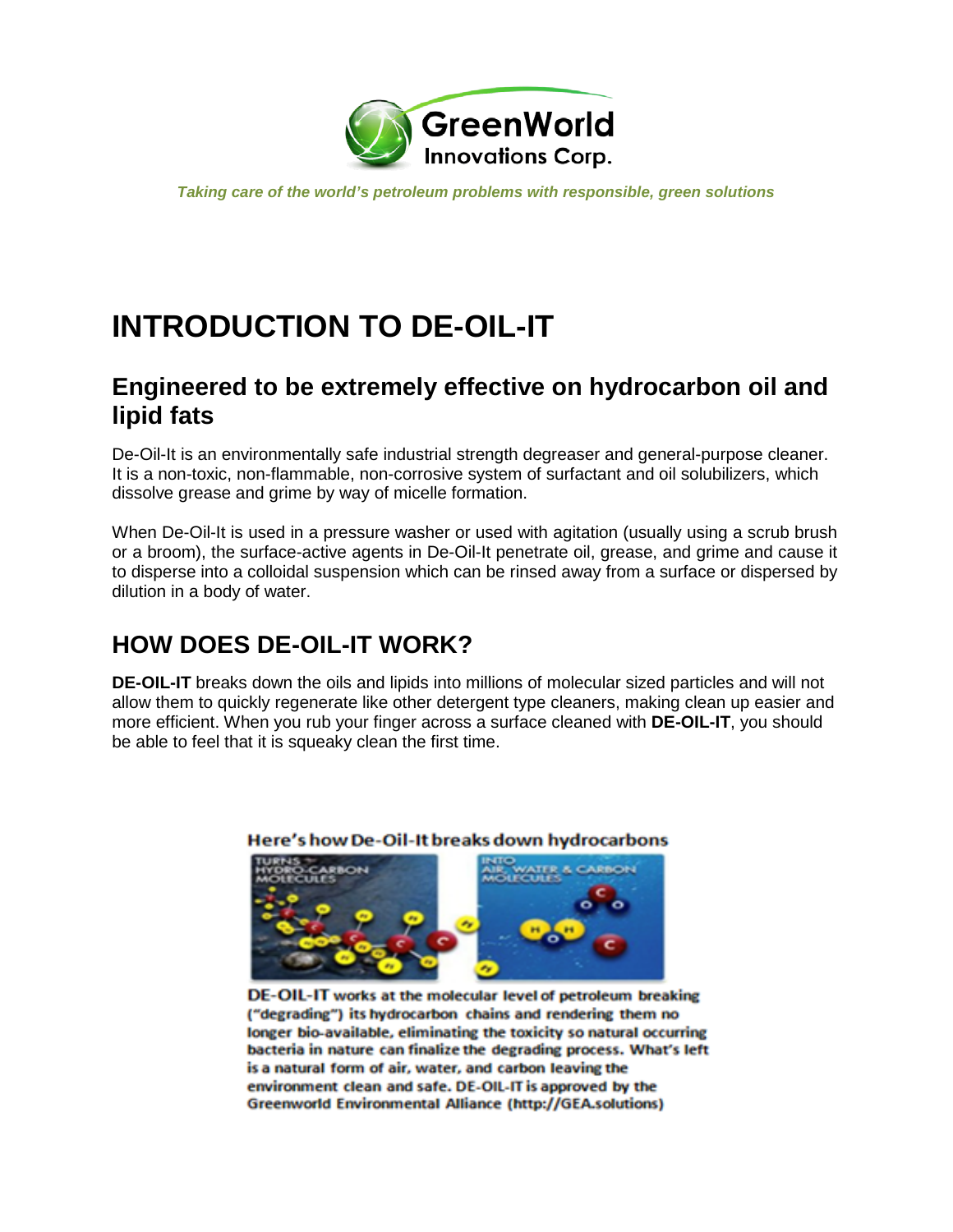#### **Non-hazardous, cleans better than solvent based cleaners & de-greasers, SAFE for Employees, no special handling with chemical suits etc…required, no foul odors.**

As these millions of molecular sized particles of oils and lipids are washed down the drain, they remain broken down for a longer period of time allowing natural biodegrading to occur. The natural biodegrading occurs when microbes attach themselves to these molecular sized particles and are able to consume them, causing them to completely biodegrade.

When most detergents are applied to oils and lipids (greases), they attempt to break down the oils and lipids into molecular sized particles and carry them away with rinsing water.

When you rub your finger across the surface, you can still feel the greasy residue left behind. When it is washed down the drain, the oil or grease reconstitutes causing an oily or greasy mess in the sewage system that cannot biodegrade and that keeps growing as more and more greasy residue is washed down the drain.

Since **DE-OIL-IT** is a non-toxic blend of chemicals which works by colloidal formation to remove oil, grease and grime safely, easily and efficiently, it works differently than solvents or caustic-based cleaners.

**DE-OIL-IT** may be used at any temperature below 180 degrees Fahrenheit. Whatever the application, we recommend the solution be allowed to stand on the surface at least 15 minutes before agitation and rinsing to permit the colloidal action to work at the recommended solution strength.



Should a stronger solution be desired, it may be used without fear of damage to surfaces because **DE-OIL-IT** contains no harsh chemicals or solvents.

**DE-OIL-IT IS SAFE TO USE AND DOES NOT REQUIRE STANDARD EYE PROTECTION OR VENTILATION MEASURES**. Should **DE-OIL-IT** concentrate come in contact with eyes, simply flush with clean water. **DE-OIL-IT** has excellent storage stability (in excess of ten years).



It contains no heavy metals, organic solvents, non-biodegradable materials to make wastewater disposal difficult. **DE-OIL-IT** quickly dissolves in hot-or-cold, hard-or-soft, fresh-or-salt water. It has the effectiveness of petroleum solvents without the usual associated fire hazard and negative environmental impact.

Recommended standard mixing dilutions are: 1:10/15 for extra heavy cleaning, 1:20/30 for standard commercial cleaning such as floors,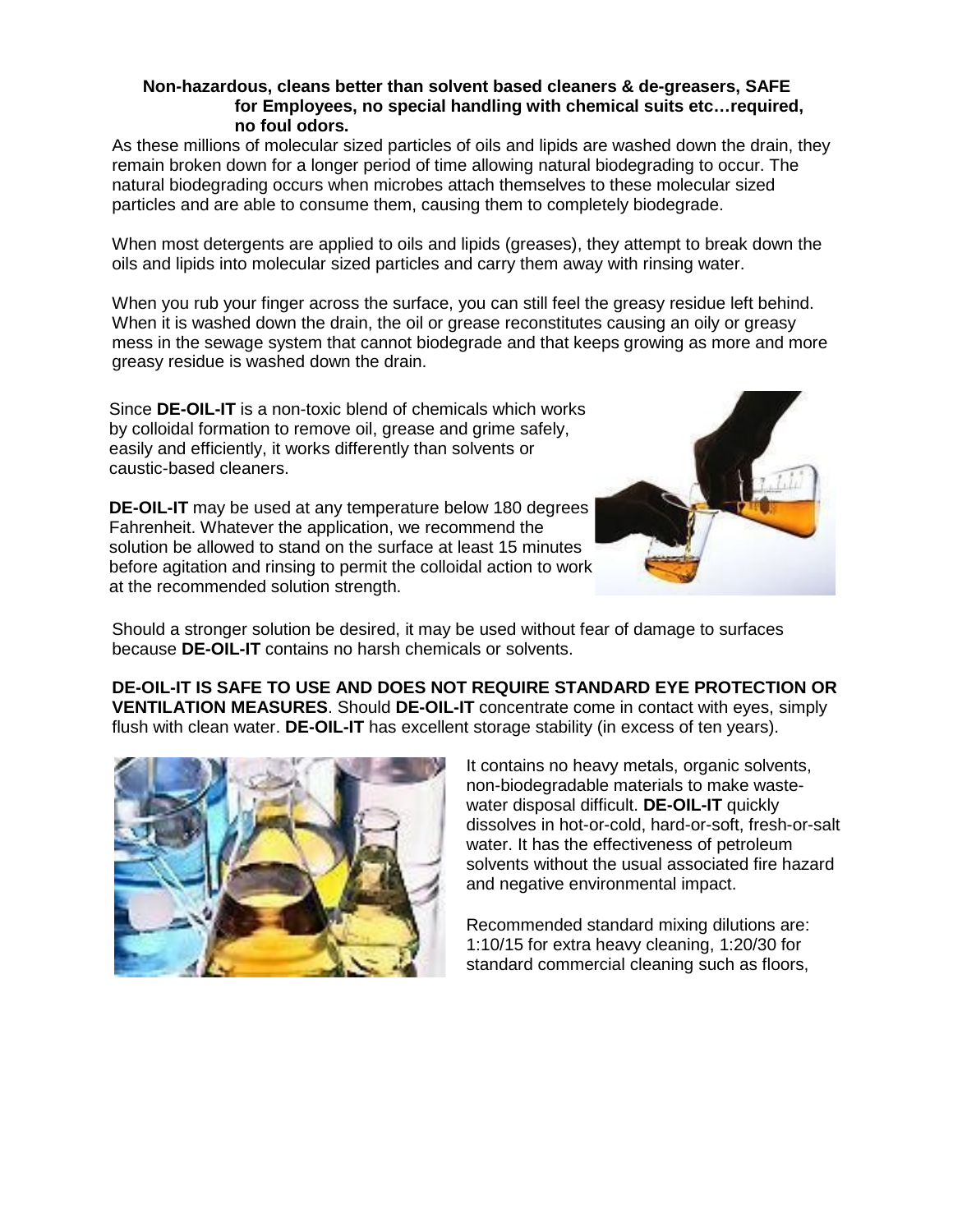## **DE-OIL-IT Technology in Action**

#### **What is colloidal micelle?**

The heart of this new chemistry which is the key to **DE-OIL-IT** is the technology used to develop a "colloidal micelle."

Sub-microscopic particles are created in a microscopic field similar to a magnetic field. It differs from traditional chemistry in that the molecular attraction is not the usual attraction between positive and negative poles. Rather, it is between like poles.

An analogy would be that negative attracts negative and positive attracts positive. The micelle has a hydrophilic (water seeking) pole and a hydrophobic (water repelling) pole. The hydrophobic poles attract each other, thus forming the interior of the micelle. The hydrophilic poles form a tough outer surface.

When a micelle contained in the **DE-OIL-IT product** comes in contact with a hydrocarbon molecule, the center of the micelle bonds to a similar hydrophobic hydrocarbon. It disrupts the attraction to other hydrocarbon molecules and/or to the surface.



The action of a single micelle is multiplied by billions of other micelles. The molecular level emulsification process penetrates highly viscous and sticky materials namely hydrocarbon based, lifting them from the surface to which they adhere.

Considering the damage inflicted on life and the planet by harsh cleaners and solvents, colloidal chemistry represents an exceptional advance toward environmental preservation and restoration.

### **DE-OIL-IT Formulas are Non-Toxic Formulas**

**DE-OIL-IT's formulas are made using the amazing colloidal miscelle chemistry** (also known as a nanotechnology). These non-toxic, all natural ingredient formulas can be used for soaps, cleaning and polishing products, personal care products, household products, pet products, industrial products, and natural surfactants.

### **The big YES's**

**DE-OIL-IT's basic formulas are all natural, baby safe, biodegradable, effective** (95% more effective than their toxic counterpart), extremely soluble, hypoallergenic, non-toxic, water based, and can be used safely in confined areas.

**DE-OIL-IT** formulas are proprietary, bio-based formulas consisting of, vegetable- and plantbased products, mixed with de-ionized water. All of **DE-OIL-IT's** ingredients are found on the Food and Drug Administration's (FDA) GRAS ("Generally Recognized as Safe") List.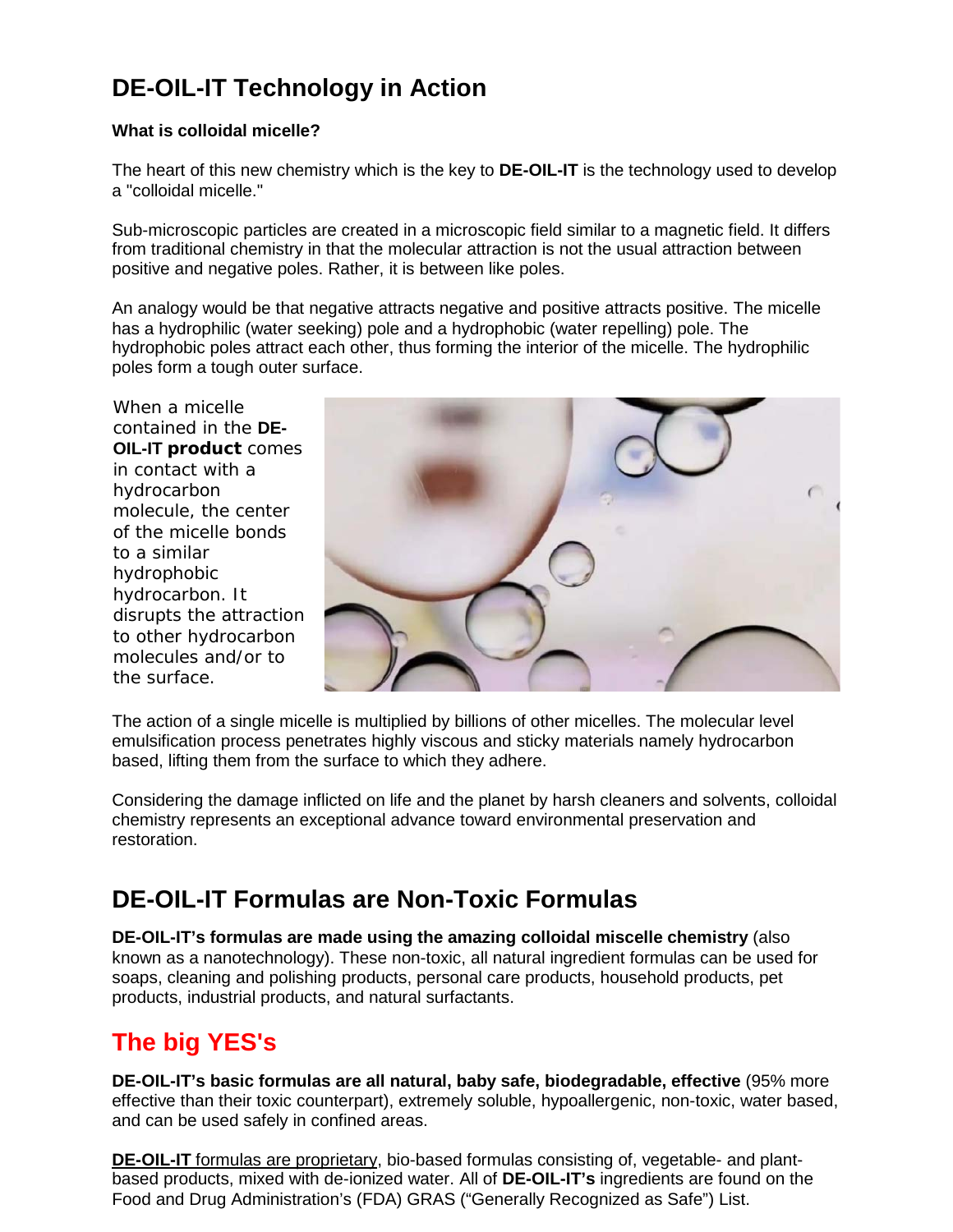**DE-OIL-IT** quality. They can be used outdoors on plants, lawns and pavements of all types without endangering the environment and, in many cases, actually enhancing it.

### **The big NO's**

Our basic formulas contain **NO** ammonia, ammonium hydroxide, animal products, artificial ingredients, bleach, chlorine, citric acid, dyes or colors, formaldehyde, hydrochloric acid, isopropyl alcohol, lye, naphtha, nitrobenzene, perchlorethylene, perfumes or fragrances, phenols, phosphates, propylene glycol, sodium hypochlorite, sodium laurel sulfate, synthetic chemicals, thickeners, or trichloroethane.



**DE-OIL-IT's** Formulas are pure cleaning products. **NO WARNING LABEL OF ANY KIND** is required to be placed on DOI products by any Federal, state or municipal Agencies.

### **How your company can use DE-OIL-IT formulas**

**DE-OIL-IT's** distributors sell basic concentrates for general use or they can design a formula especially for your specific needs. Already formulated concentrates are available by the gallon, drum, or tanker load. Their Field Service Engineers will evaluate, analyze, and recommend **DE-OIL-IT** products to specifically match your cleaning and environmental goals.

### **Exciting News for Oil Well Use**

#### **Production is increased from half a barrel to as much as 11 barrels per day in Texas oil fields**

The "nano-technology" colloidal micelle, the tiny spherical particles of our formulas, form mild solutions that dissolve heavy grease, oil and other hydrocarbons. The dissolved oil becomes bio-degradable and breaks down into nitrate, dissolved oxygen, carbon dioxide and water. A natural fit for the formulas became apparent when the energy crisis encouraged the use of existing, but low-producing, domestic oil wells.

**Well Bore Cleaner -** As an oil well depletes its production, it is slowed by sand, wateremulsions, waxes and damage done by acid and other stimulation treatments. The ideal flow is possible once the sediment wax emulsions are dissolved by using one of our formulas as a well bore cleaner, which improves the flow substantially. The surface tensions in the formation are made ideal for increased flow and improved oil recovery. If the additive is then squeezed back into the formation, it will dissolve emulsions, re-wet the formation and improve the flow of produced oil even further.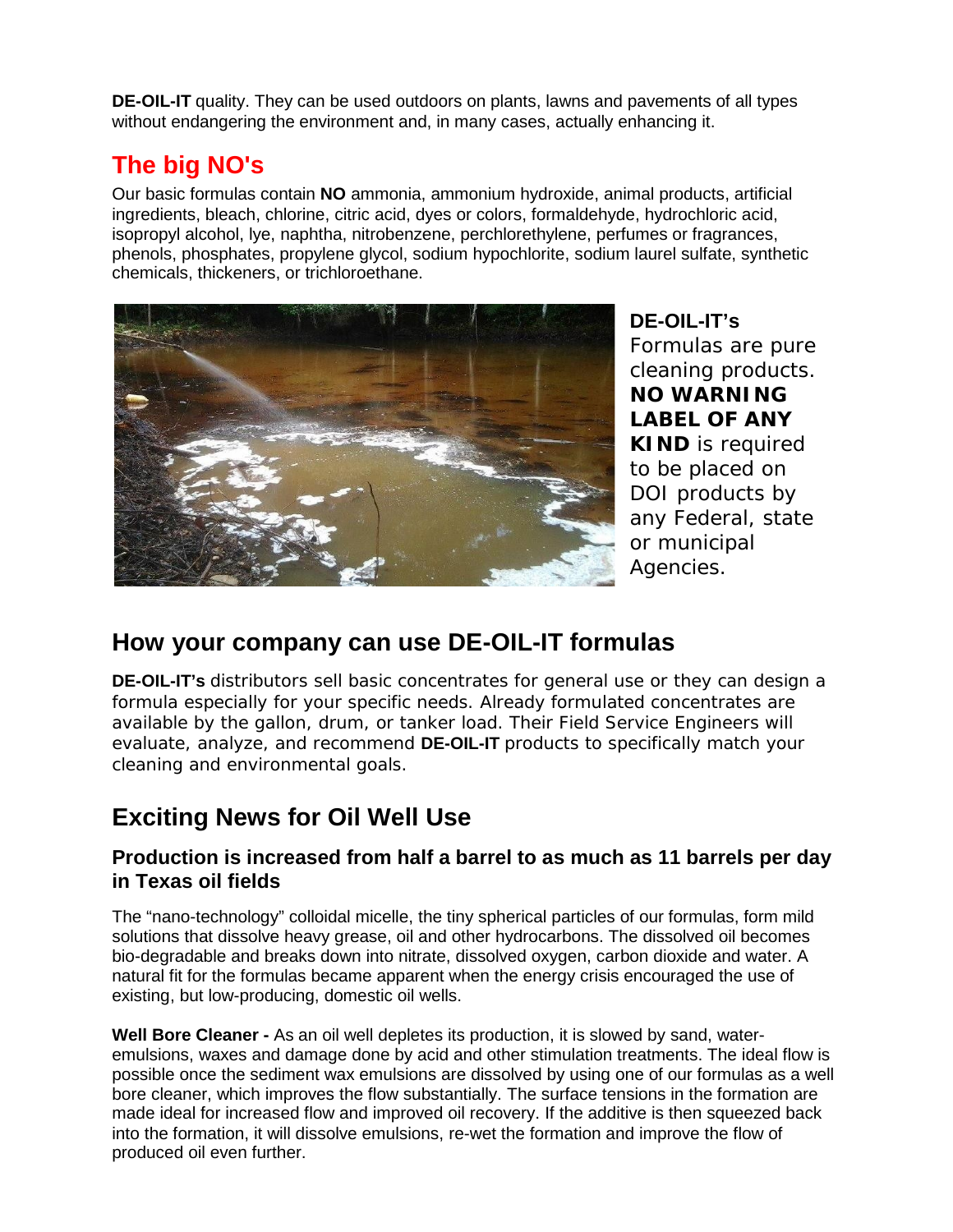**Well Bore Cleaner -** As an oil well depletes its production, it is slowed by sand, wateremulsions, waxes and damage done by acid and other stimulation treatments. The ideal flow is possible once the sediment wax emulsions are dissolved by using one of our formulas as a well bore cleaner, which improves the flow substantially. The surface tensions in the formation are made ideal for increased flow and improved oil recovery. If the additive is then squeezed back into the formation, it will dissolve emulsions, re-wet the formation and improve the flow of produced oil even further.

**Rig Wash -** As

drilling encroaches into environmentally sensitive areas, attention is paid to products being used on drilling locations. The issues may run from federal and State disposal issues, to local disposal wells and illegally dropped waste and contaminated water. There are very limited sources to reclaim or recycle liquid waste and solid waste disposal is an expensive cost.



Rig washing is a necessary part of the drilling operation, not just for safety of the rig floor workers but also for the containment and sustaining the environment around the drill site. In the case of some recent gas plays like the Barnett Shale, drilling rigs are operating in neighborhoods, near schools, city buildings and airports.



As the Rig Wash combines with the drilling fluid, it breaks down the cuttings, oil and bacteria in the water. It will not let the oil portion recoat the drill pipe, rig floor and work areas. The colloid technology essentially breaks down the solids, oil and biodegrades the solids in a biomass.

A 4% solution of one of our formulas used as a rig wash was tested and found to be an effective cleaner even under static conditions. The Rig Wash improves the wash off capabilities by penetrating the mud and lowering the interfacial tension between the liquid and the surface. Cleanup is effective and complete when using pressure wash or agitation. The oil is broken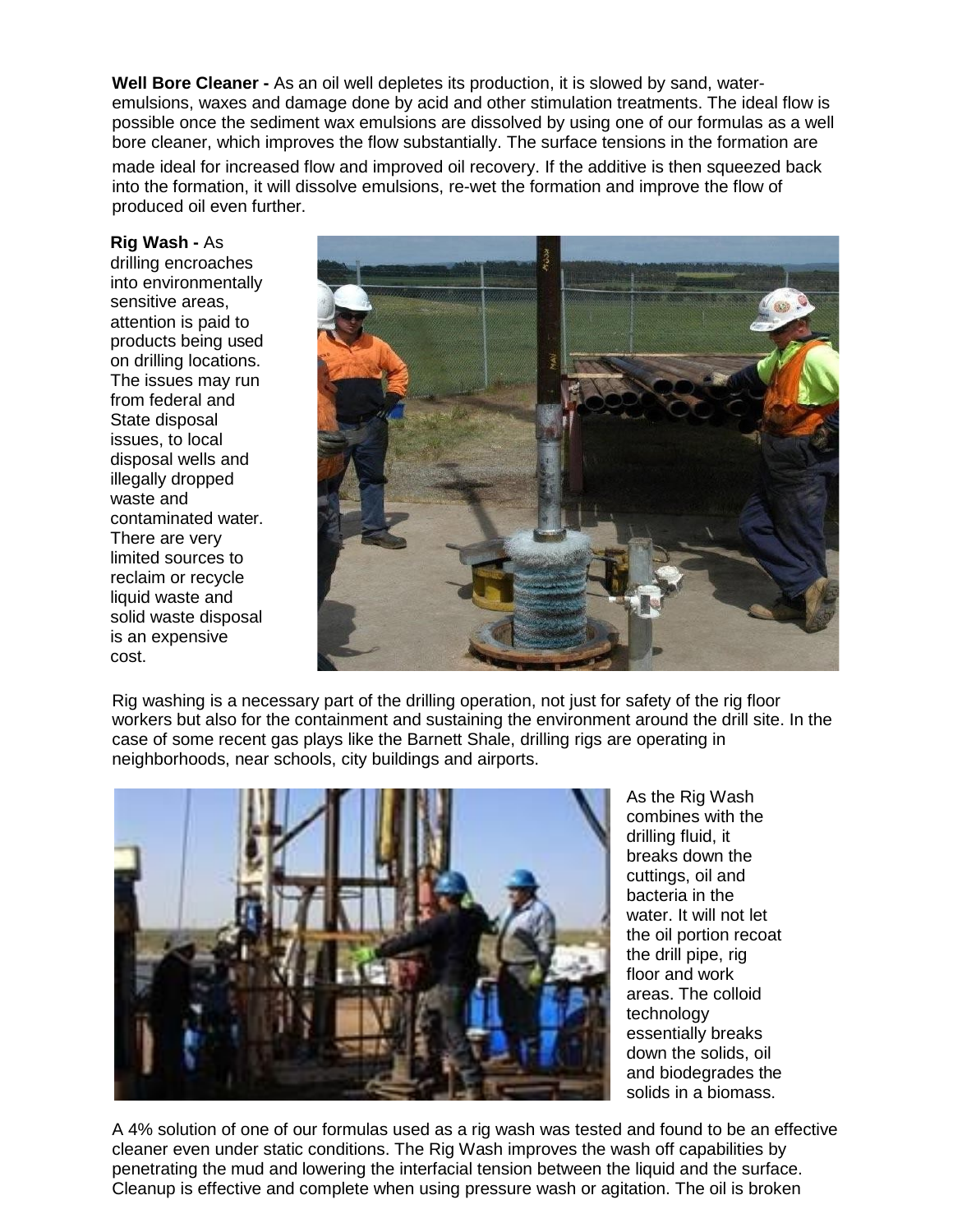down to a biomass, safe for disposal. The solution was then diluted 1 part rig wash to 4 parts water and still was as effective as the concentrate.

#### **Multiple use of the cleaner at various concentrations**

These are the proposed multi applications of the natural sustainable products and technology:

- Universal Cleaner/Degreaser 1% active
- Coil tubing cleaner 4% active
- Engine cleaner 6% active
- Oil spill and driveway cleaner 4% active
- Parts cleaner and shop cleaner 1% active
- Rig wash  $-4\%$  active
- Well bore cleaner 12% active
- Slick water surfactant 12% active
- Water flood surfactant 4% active

The product is produced as a 100% concentrate and, while effective as a cleaner in concentrated form, the addition of water significantly enhances the performance of the product.

- **Oil spill cleanup insitu and exsitu**
- **Soil reclamation**
- **Bioremediation**
- **Oil slick dispersant**
- **Refinery waste treatment**
- **Environmentally safe degreaser**

Bioremediation is a process used to clean up soils contaminated with petroleum hydrocarbons and other hazardous compounds. In the bioremediation process, indigenous microbes (biomass) and microbial inoculants degrade contaminants and detoxify the soil. The byproducts resulting from this process are carbon dioxide and water. In short, bioremediation takes contaminated soil and converts the contaminants into non hazardous substances.



**Both insitu and exsitu** 

bioremediation can be carried out at the contaminated site i.e. old gas stations, tank farms, abandoned referineries, pump stations, etc. Soil is placed in containment cells in rows 12 to 18 inches deep. Microbial inoculants, nutrients, biostimulants, water, etc. are applied with the aid of sprinkler apparatus. Devices, located under the soil, recover leached contaminants and provide aeration for the microbes. process, etc.

Oxygen transfer is optimized by tilling the soil at 7 to 10 day intervals depending on environmental conditions, microbial activity, management process, etc.

Bioremediation is an economical and safe method for cleaning up oil spills and bioremediating soils contaminated with petroleum hydrocarbons and dangerous organic compounds. The